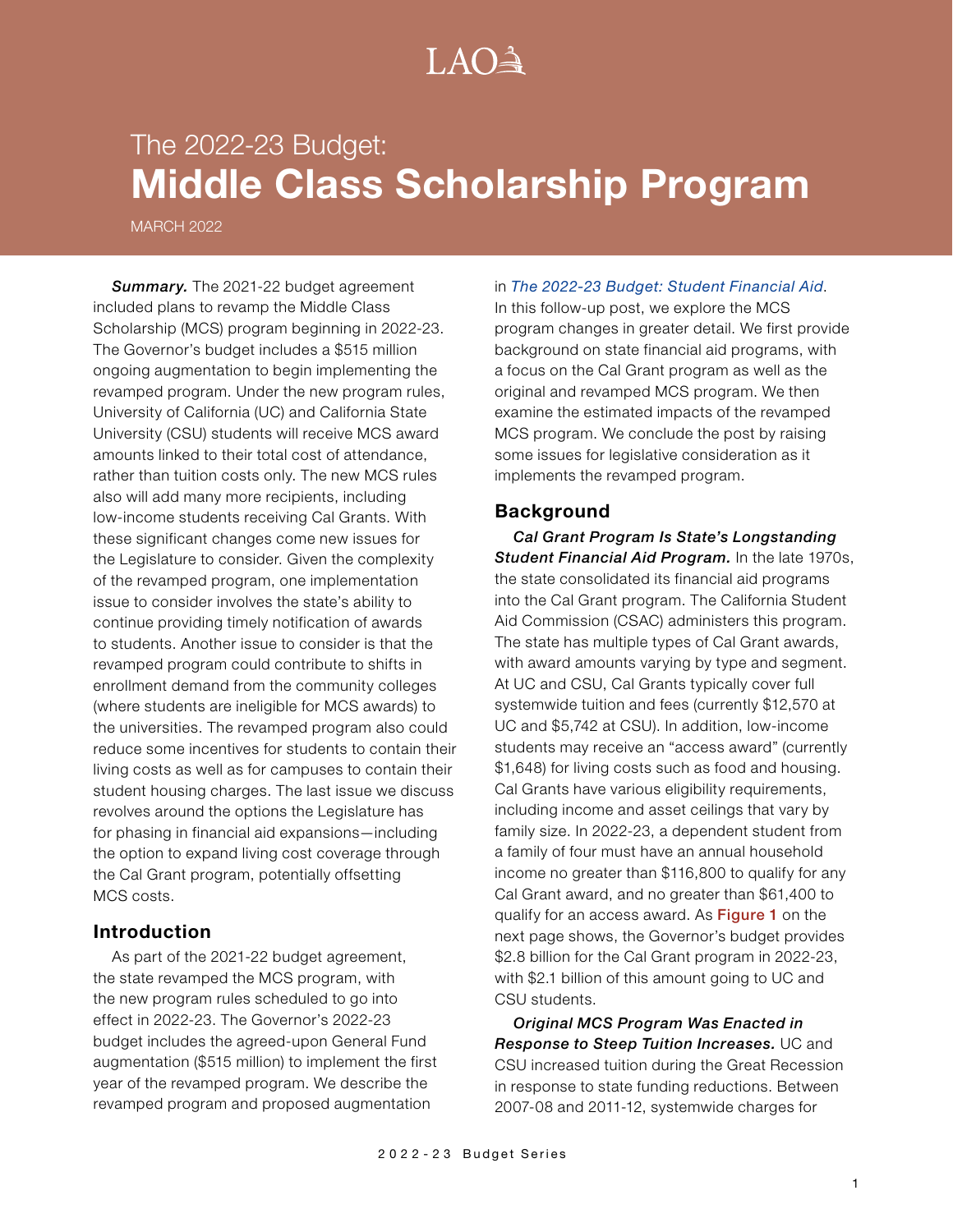undergraduate resident students increased from \$6,636 to \$12,192 (84 percent) at UC and from \$2,772 to \$5,472 (97 percent) at CSU. The original MCS program (administered by CSAC) was enacted to help middle-income UC and CSU students not receiving tuition coverage through the Cal Grant program receive partial tuition coverage. Awards cover between 10 percent and 40 percent of systemwide tuition and fees, with the percentage graduated downward as household income increases. State law caps spending on the original MCS program at \$117 million annually and directs CSAC to prorate award amounts to remain under the cap, if needed. CSAC is prorating award amounts for the first time in 2021-22. (As discussed in the nearby box, tuition charges at UC and CSU have been held about flat since 2011-12.)

*Revamped MCS Program Focuses on Total Cost of Attendance.* The revamped MCS program (also administered by CSAC) is very different than the original program. Rather than focusing solely on tuition, the revamped program is based on a student's full cost of attendance, including living costs. As **Figure 2** illustrates, calculating a student's award amount under the revamped program will involve several steps. First, CSAC will account for other available gift aid, a student contribution from part-time work earnings, and a parent contribution for dependent students with a household income of over \$100,000. (We refer

to these three factors collectively as students' "available resources.") It then will deduct these amounts from a student's total cost of attendance to determine whether the student has remaining costs. Finally, CSAC will determine what percentage of each student's remaining costs to cover each year based on the annual state appropriation for the program. Under this formula, award amounts will vary widely among students, with each student's award reflecting their costs and available resources.

*Revamped MCS Program Serves a Broader Range of Students.* Another key difference from the original MCS program is that UC and CSU students receiving tuition coverage through Cal Grants or other financial aid programs (who

#### Figure 1

# **Governor's Budget Provides \$2.8 Billion for Cal Grants**

2022-23 (Dollars in Millions)

| <b>Segment</b>                  | <b>Recipients</b> | <b>Spending</b> |
|---------------------------------|-------------------|-----------------|
| <b>UC</b>                       | 92,681            | \$1,164         |
| CSU                             | 160,021           | 932             |
| CCC                             | 215,153           | 413             |
| Private nonprofit institutions  | 28,861            | 251             |
| Private for-profit institutions | 5,684             | 30              |
| Other public institutions       | 32                | $\mathsf{-a}$   |
| <b>Totals</b>                   | 502,433           | \$2,792         |
| Less than \$500,000.            |                   |                 |

#### **Recent Tuition Trends**

*Holding Tuition Charges Flat Since Great Recession Has Benefited Middle-Income* 

**Students.** Though tuition charges at the University of California (UC) and California State University (CSU) increased very quickly during the Great Recession, tuition charges subsequently have remained about flat. Between 2011-12 and 2021-22, UC and CSU raised tuition charges only once. In 2017-18, UC and CSU increased undergraduate tuition charges by 3 percent and 5 percent, respectively. (UC also increased its systemwide Student Services Fee by 5 percent annually from 2015-16 through 2017-18.) As tuition charges have been held flat in most years, UC's and CSU's rising operating costs over the past decade have been covered primarily through higher state General Fund support. This budget approach particularly has benefitted middle- and high-income tuition-paying students. (Low-income students generally have their tuition covered through state and institutional financial aid programs.) Whereas tuition-paying resident students at UC contributed 23 percent of ongoing core funding in 2011-12, they are contributing 11 percent in 2021-22. Similarly, at CSU, tuition-paying resident students contributed 35 percent of ongoing core funding in 2011-12, whereas they are contributing 21 percent in 2021-22.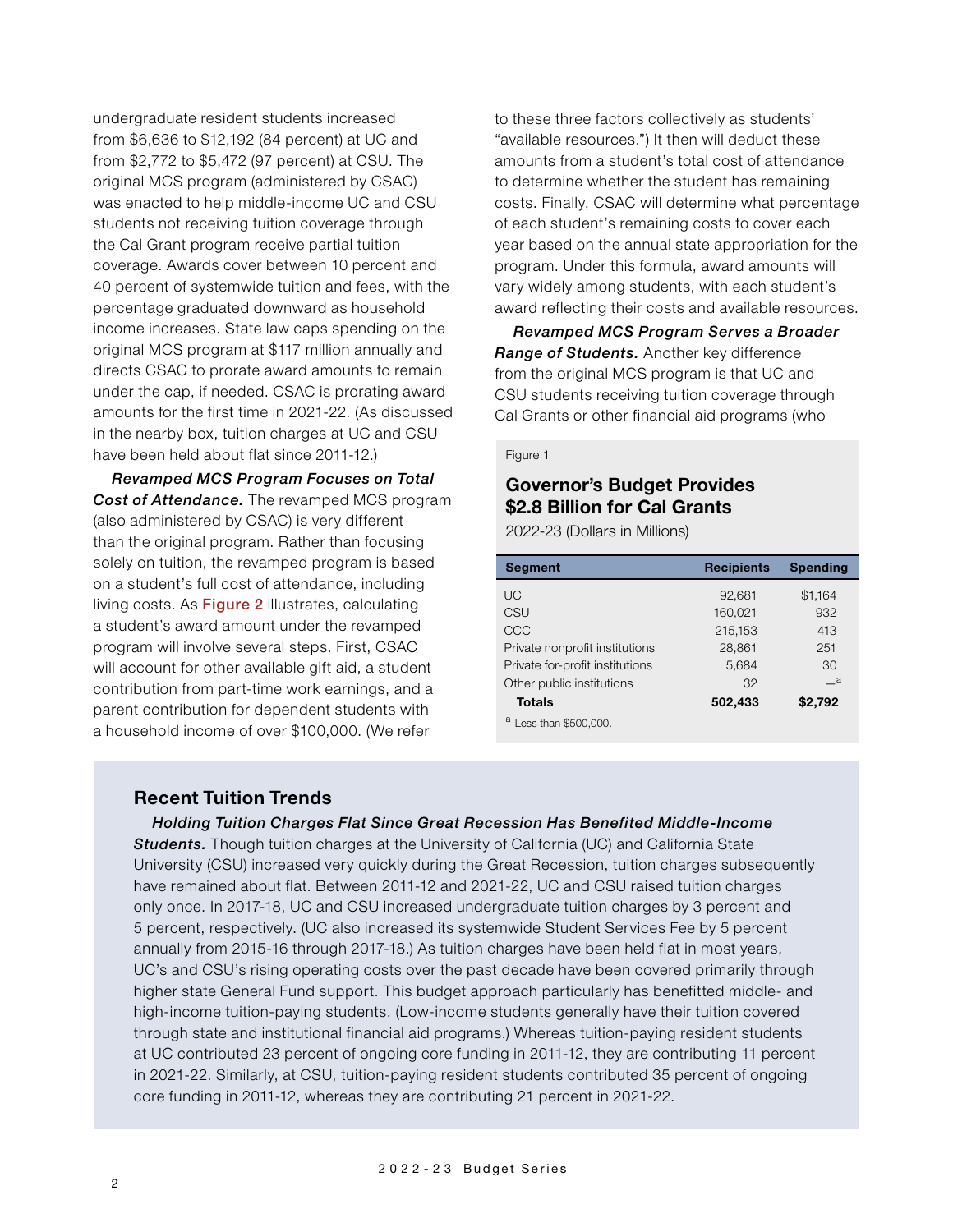typically are lower-income students) will be newly eligible for MCS awards under the revamped program. Middle- and higher-income UC and CSU students generally will remain eligible for MCS awards. The revamped program generally maintains the income and asset ceilings in the original program, adjusted for inflation. For 2022-23, the maximum annual household income to qualify for

an MCS award will be \$201,000 for dependent students. (For context, about 90 percent of tax filers in California are beneath this cap.)

## *Revamped MCS Program Is Much Costlier Than Original*

*Program.* In fall 2021, CSAC prepared a cost estimate for the revamped MCS program using more detailed student-level data than was available when the 2021-22 budget was enacted. Based on CSAC's estimate, it would cost \$2.6 billion to cover 100 percent of each student's remaining costs after accounting for the students' available resources (other gift aid, a student work contribution, and any applicable parent contribution). This is about \$300 million more than the initial cost estimate at the time of budget enactment. At full implementation, the MCS revamped program would cost about 20 times more than the original program and only slightly less than the Cal Grant program.

### *Governor's Budget Funds an Estimated 24 Percent of Program*

*Costs.* In accordance with the 2021-22 budget agreement, the Governor's budget provides an augmentation of \$515 million ongoing General Fund for the revamped MCS program. When combined with current funding for the original program, the augmentation brings total program funding to \$632 million in 2022-23.

This is enough to cover an estimated 24 percent of total program costs. State law directs CSAC to prorate all awards equally, such that awards would cover 24 percent of each student's remaining costs. Figure 3 compares projected recipients, spending, and award amounts under the revamped program in 2022-23 to the original program in 2020-21 and 2021-22.

#### Figure 2

# **New Middle Class Scholarship Formula Takes Effect in 2022-23**

Illustrative CSU Dependent Students Living Off Campus

| <b>Household Income</b>                                       | <b>Example 1</b><br>\$50,000 | <b>Example 2</b><br>\$125,000 |
|---------------------------------------------------------------|------------------------------|-------------------------------|
| Cost of attendance                                            | \$29,344                     | \$29,344                      |
| Other federal, state, and institutional gift aid <sup>a</sup> | $-10,635$                    |                               |
| Student contribution from work earnings                       | $-7.898$                     | $-7.898$                      |
| 33% of parent contribution from federal EFC <sup>b</sup>      |                              | $-8,528$                      |
| <b>Student's Remaining Costs</b>                              | \$10,811                     | \$12,918                      |
| Percentage based on annual appropriation <sup>c</sup>         | 24%                          | 24%                           |
| <b>Award Amounts</b>                                          | \$2.595                      | \$3.100                       |

<sup>a</sup> The amount also includes any private scholarships in excess of the sum of the student contribution and parent contribution.

b Only applies to dependent students with a household income of more than \$100,000.

<sup>c</sup> State law requires the California Student Aid Commission to determine what percentage of each student's remaining costs to cover each year based on the annual appropriation for the program. The Governor's budget provides \$632 million for the program in 2022-23, which is enough to cover an estimated 24 percent of each student's remaining costs.

EFC = expected family contribution.

#### Figure 3

# **Governor's Budget Funds Significant Expansion of Middle Class Scholarship Program**

Key Information by Segment

|                               | 2020-21 | 2021-22        |                            | Change From 2021-22 |                |  |  |
|-------------------------------|---------|----------------|----------------------------|---------------------|----------------|--|--|
|                               | Actual  | <b>Revised</b> | 2022-23<br><b>Proposed</b> | Amount              | <b>Percent</b> |  |  |
| <b>Recipients</b>             |         |                |                            |                     |                |  |  |
| CSU                           | 43.772  | 47.025         | 245.901                    | 198.876             | 423%           |  |  |
| <b>UC</b>                     | 11,649  | 12,825         | 114,211                    | 101,386             | 791            |  |  |
| Totals                        | 55,421  | 59,850         | 360,112                    | 300,262             | 502%           |  |  |
| <b>Spending (In Millions)</b> |         |                |                            |                     |                |  |  |
| CSU                           | \$77    | \$79           | \$426                      | \$347               | 439%           |  |  |
| UC                            | 37      | 38             | 206                        | 168                 | 442            |  |  |
| Totals                        | \$114   | \$117          | \$632                      | \$515               | 440%           |  |  |
| <b>Average Award</b>          |         |                |                            |                     |                |  |  |
| CSU                           | \$1.759 | \$1.678        | \$1,731                    | \$53                | 3.1%           |  |  |
| UC                            | 3,192   | 2,968          | 1.806                      | $-1.162$            | $-39.1$        |  |  |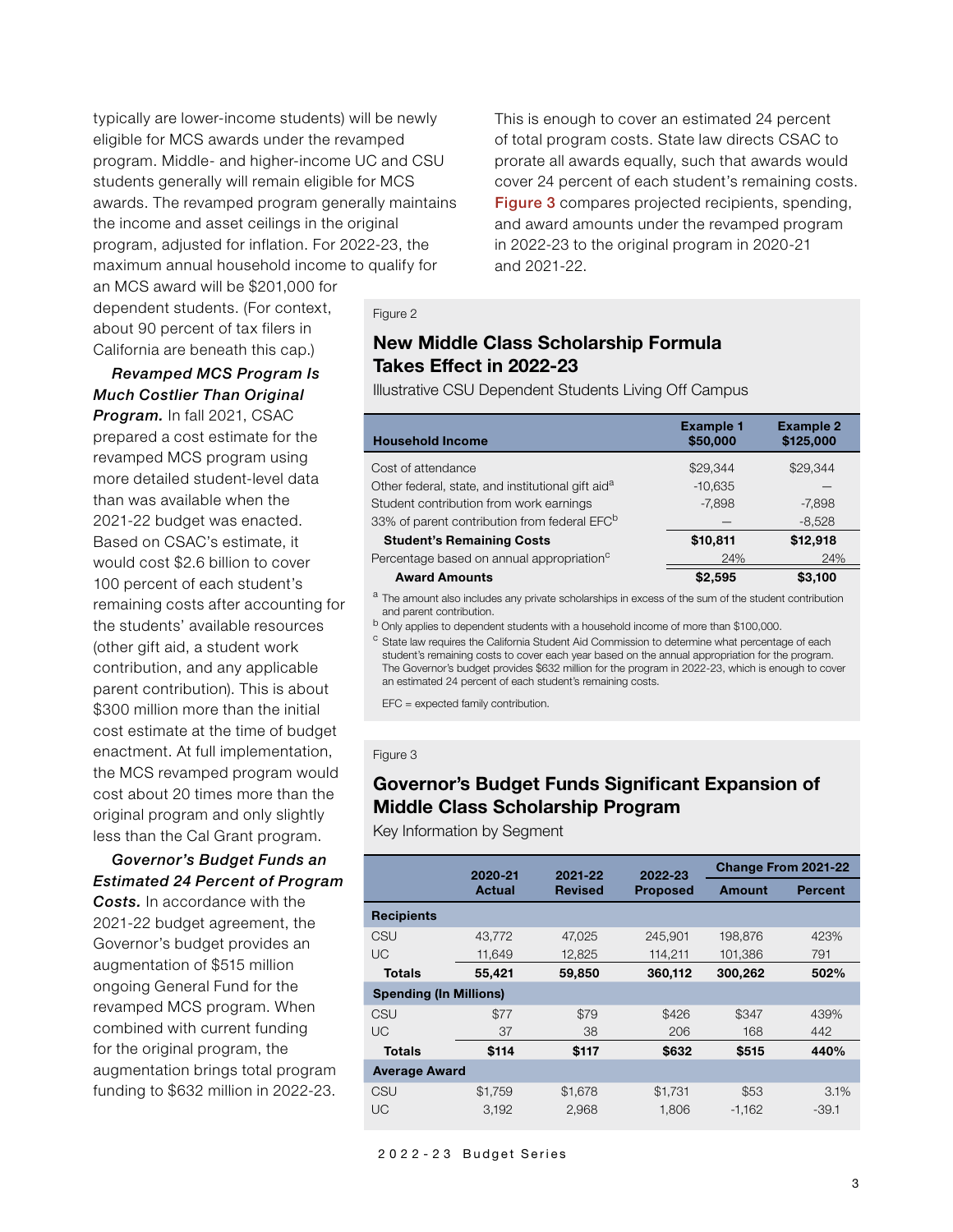#### **Program Impacts**

#### *Many More Low-Income Students Will Receive Awards Under Revamped Program...*

Once the new program rules take effect in 2022-23, the number of MCS recipients is estimated to increase from about 60,000 to about 360,000. The increase is due to students receiving tuition coverage through Cal Grants or other financial aid programs now being eligible for living cost coverage through the MCS program. As **Figure 4** shows, the majority of the additional MCS recipients will be in lower-income ranges.

with household income. (This also generally occurs under the current financial aid structure.) Figure 6 shows the net price for an illustrative UC student living off campus at various income levels under two scenarios: (1) the Governor's proposed funding level for the MCS program and (2) full implementation of the program. (The "full implementation" scenario assumes award amounts cover 100 percent of each student's remaining costs after accounting for the student's available resources.) At full implementation, the net price for all UC and CSU

# *…But Low-Income Students Will Receive Relatively Small Awards.* Because the MCS program covers students'

remaining costs after accounting for existing aid (among other factors), MCS award amounts generally will be smaller for lower-income students as they often also receive aid through Pell Grants, Cal Grants, and institutional aid. Figure 5 shows the estimated average award amount by income level at the Governor's proposed funding level. Award amounts tend to increase with household income until the \$100,000 threshold, when parent contributions begin. Even with parent contributions, the average award amount is higher for students with household income above the \$100,000 threshold than below it.

#### *Net Price of Attendance Will Still Increase With Household*

*Income.* Although low-income students generally will receive smaller MCS awards, their total financial aid package (including Pell Grants, Cal Grants, and institutional aid) generally will remain larger. This means the net price—the amount that students and their families pay after accounting for gift aid—still will tend to increase

Figure 4

# **Revamped Middle Class Scholarship Program Would Serve More Low-Income Students**

Number of Recipients in Original vs. Revamped Program



Figure 5

# **Middle Class Scholarship Awards Would Be Smaller for Low-Income Students**



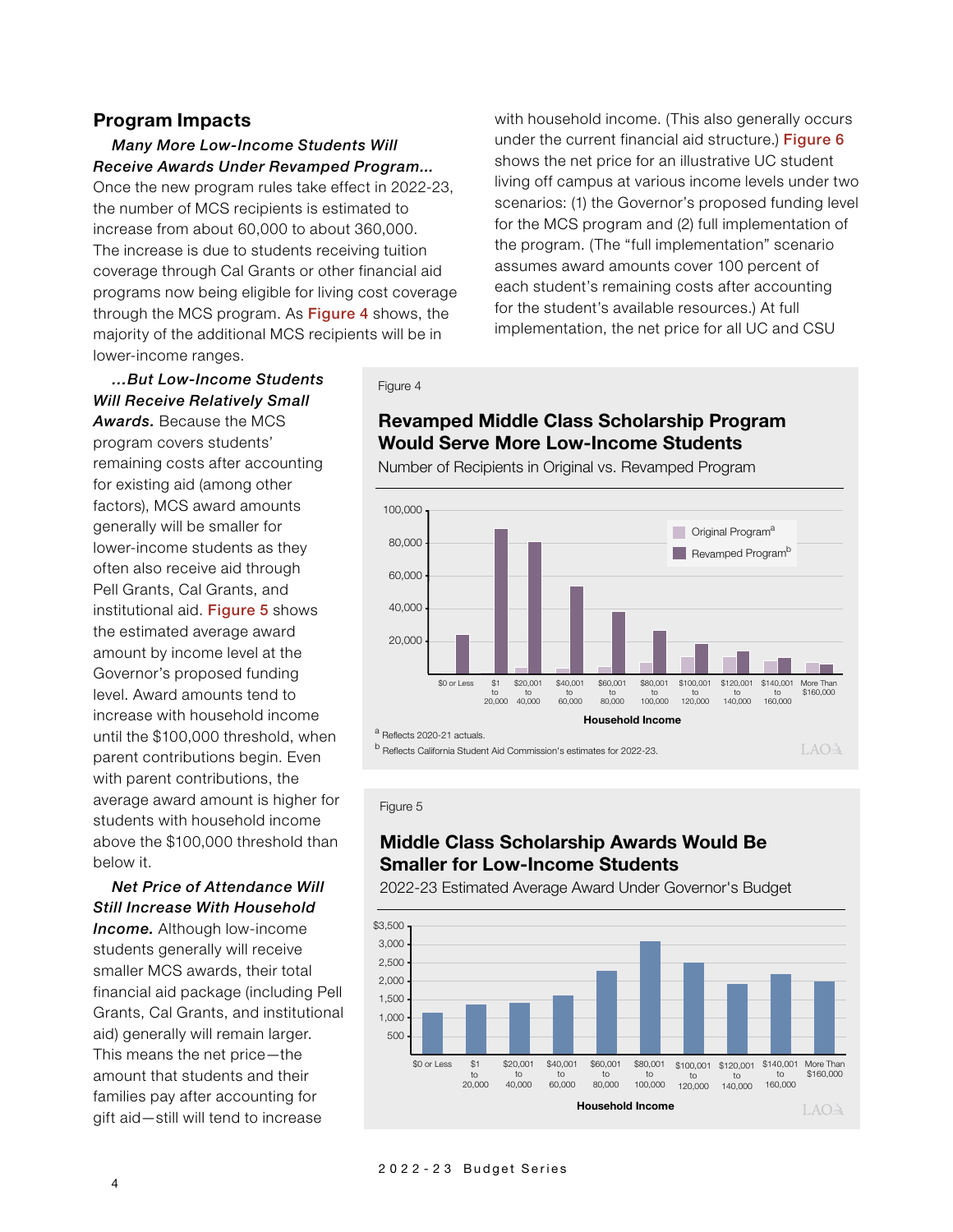students with a household income of \$100,000 or less would be approximately \$8,000, which is the estimated amount a student could earn by working at minimum wage for 15 hours per week during the academic year.

#### *At Full Implementation, Net Price Would Be Highest at CCC for Many Students.* Figure 7

on the next page shows the net price at full MCS implementation for an illustrative low-income student living off campus. Although the MCS program would reduce the net price to about \$8,000 if this student were to attend UC or CSU, their net price would remain higher (about \$12,000) if they were to attend the California Community Colleges (CCC), where MCS

low-income student. All else equal, students in more expensive living arrangements (on campus or off campus) will receive larger MCS awards than students living at home with parents. Once the MCS program is at full implementation, the illustrative low-income student would have a net price of about \$8,000 across living arrangements. (The amount would be slightly lower if that student is attending CSU and living at home with parents. Due to the student's low cost of attendance and high amount of existing aid, the student would have a net price below \$8,000 even without receiving any MCS award.)

awards are not available. This situation would apply to many CCC students across income levels, with the notable exception of students living at home with parents. Many CCC students who have the option of living at home could reduce their net price below that of UC and CSU students. This is because living at home results in a lower cost of attendance, yet in most cases, it does not affect financial aid award amounts at CCC. That is, CCC students typically receive the same amount of aid through Pell Grants, Cal Grants, and other financial aid programs regardless of their living arrangement.

*At Full Implementation, Net Price at UC and CSU Would Largely Be the Same Across Living Arrangements.* Unlike CCC students, UC and CSU students under the revamped MCS program will see their financial aid packages change if their living arrangements change. This is because their MCS award amount will be linked to their cost of attendance. Figure 8 on page 7 shows the net price at full implementation for an illustrative

#### Figure 6

# **Net Price Would Remain Higher for Higher-Income Students**









#### 2022-23 Budget Series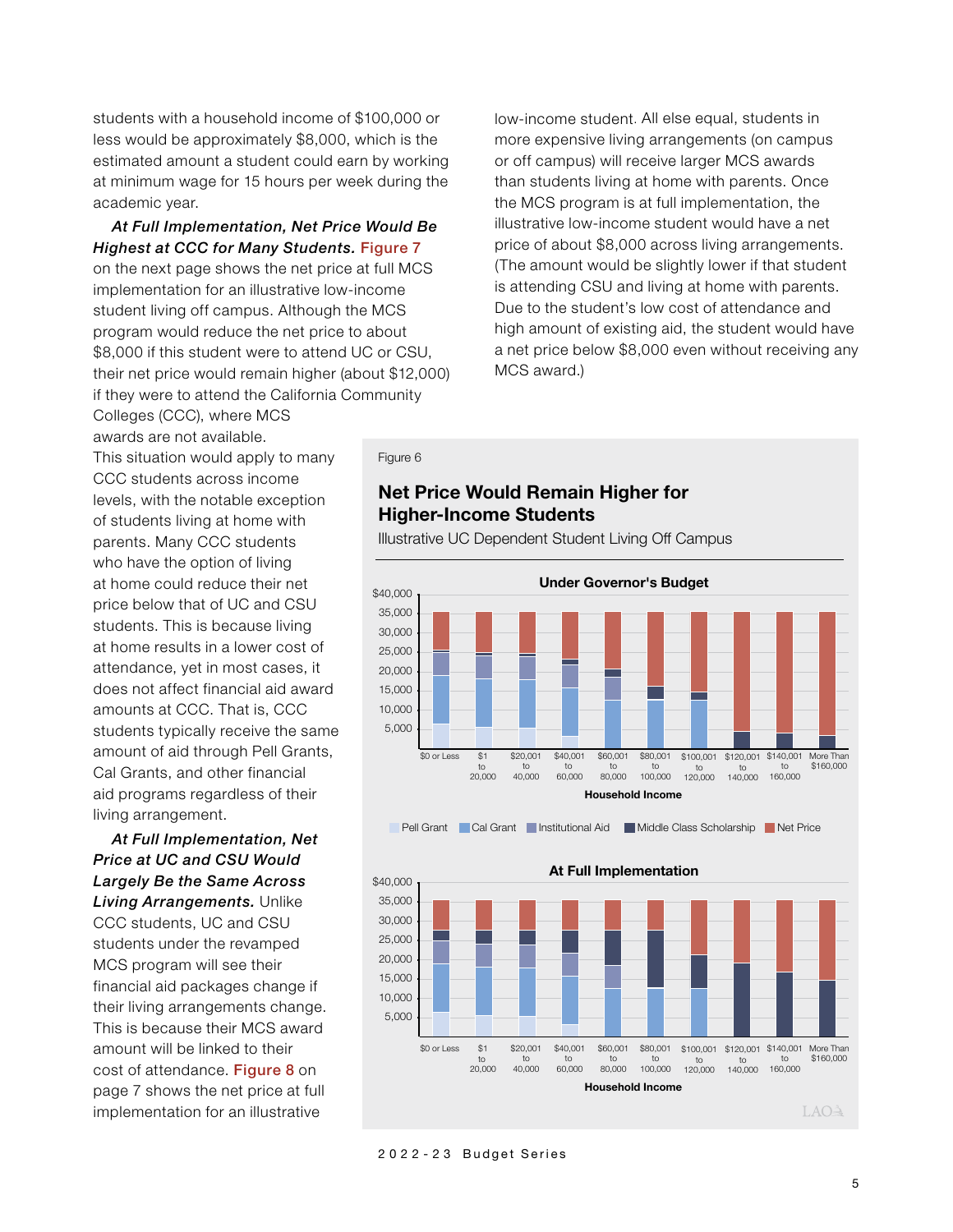#### **Issues to Consider**

*Revamped MCS Program Is First State Financial Aid Program Linked to Total Cost of*  Attendance. By linking award amounts to students'

total cost of attendance (including living costs), the revamped MCS program represents a significant departure from the state's previous approach to financial aid at UC and CSU. The state's longstanding Cal Grant program primarily provides tuition coverage, with an access award that covers

with campus financial aid offices, particularly because CSAC will need data on the amount of other gift aid (including institutional aid) that each student is receiving. CSAC indicates the soonest it could calculate each student's MCS award amount each year is in the summer, after campuses have completed their admissions cycle and initial financial aid offers have been made. This timing will mean students and families do not know how much MCS aid they will receive when making their

only a small portion of living costs for the lowest-income recipients. The Cal Grant access award has increased only slightly over the past two decades and has not kept pace with increases in students' living costs, which roughly doubled over that period. (Whereas the access award covered roughly 15 percent of the living costs of a student living off campus in 2001-02, it covers an estimated 7 percent today.) Under the revamped MCS program, the state will cover a larger share of students' living costs. Moreover, once the program is fully implemented, award amounts would be adjusted annually to reflect changes in students' cost of attendance. Award amounts would also vary widely among students based on their available resources. This new approach to state financial aid, especially when combined with the much higher income ceilings of the MCS program compared to the Cal Grant program, raises new issues for the Legislature to consider. We discuss these issues below.

#### *Implementation Issues Could Impact Financial Aid Messaging to Students.* The

revamped MCS program requires CSAC to calculate individualized award amounts for an estimated 360,000 recipients. This will involve significant coordination

#### Figure 7

#### **Net Price for Many Students Would Be Highest at CCC**

Illustrative Full-Time, Low-Income Student Living Off Campus Under Full MCS Implementation<sup>a</sup>



a<br>Assumes student has a federal expected family contribution of \$0.

b Provides nontuition coverage of up to \$4,000 annually for CCC students who receive a Cal Grant award and enroll in 12 or more units per term. We assume the student enrolls in 15 units per term, thus qualifying for the maximum award amount.

<sup>C</sup> Provides full tuition coverage for CCC students with financial need.

MCS = Middle Class Scholarship.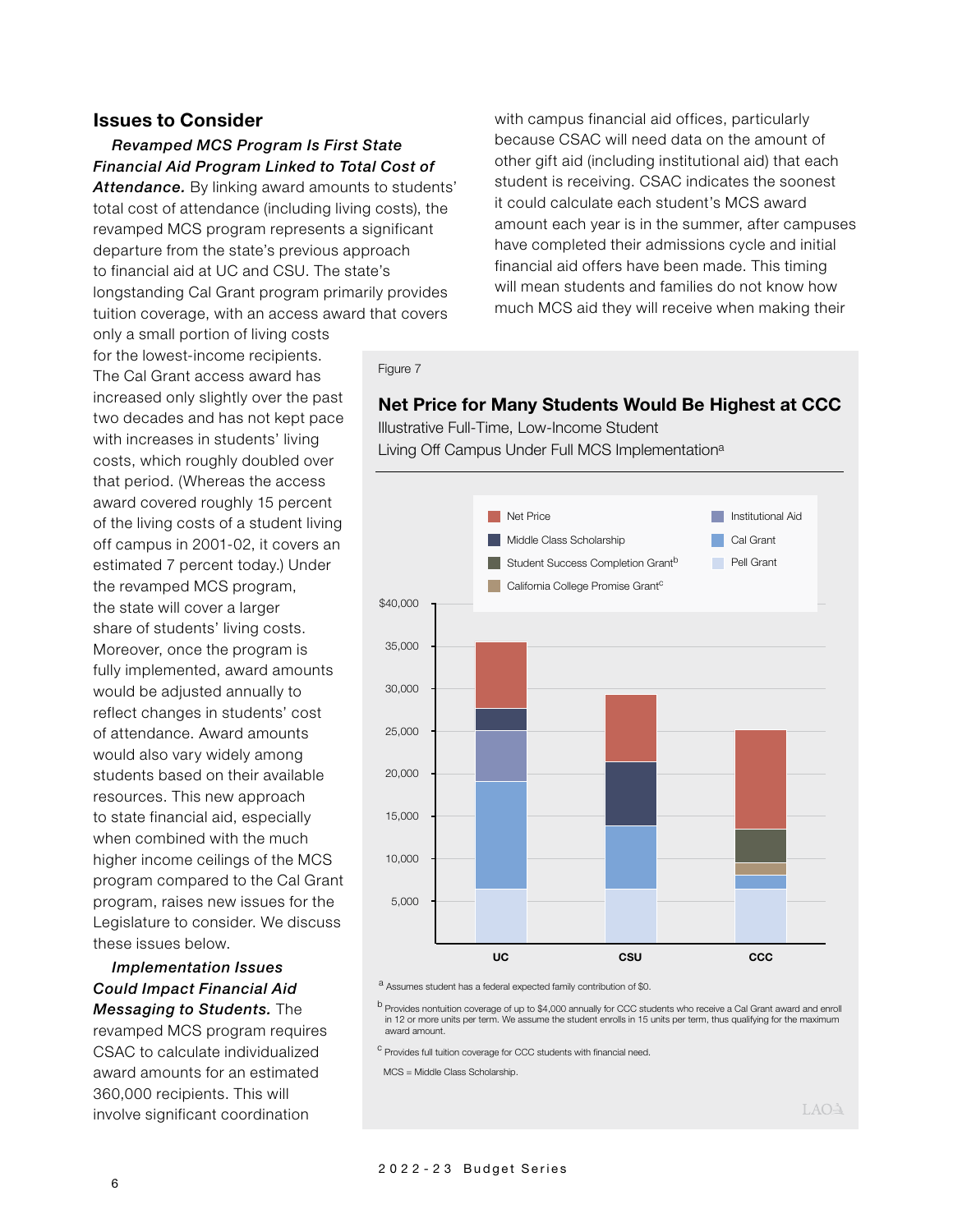enrollment decisions. The Legislature may wish to work with CSAC to explore options to simplify the process of determining MCS award amounts. Making the program easier to administer could allow for more timely notification to students, with greater potential to influence students' college enrollment decisions.

*Program Could Steer Students Away From Community Colleges.* Once the MCS program is fully implemented, UC and CSU students would have their total cost of attendance covered, after accounting for their available resources. Many CCC students, however, would still have unaddressed costs. In particular, many students living off campus would have a higher net price if they were to attend CCC than if they were to attend UC or CSU. This gap could widen in future years, as MCS award amounts for UC and CSU students would be linked to students' rising costs of attendance

while state financial aid awards for CCC students historically have not been adjusted accordingly. To the extent students respond to the fiscal incentives created by the revamped MCS program, some enrollment demand likely would shift from CCC to universities. This redirection could exacerbate challenges with CCC enrollment, which was trending downward even before the pandemic and has declined more steeply during the pandemic. If the Legislature is concerned about these trends, it may wish to consider expanding financial aid programs that benefit CCC students, such as Cal Grants or Student Success Completion Grants (a program supported by Proposition 98 General Fund that helps cover living costs for CCC Cal Grant recipients enrolled full time).

#### *Program Could Contribute to Increases in Cost of Attendance.*

Currently, students have an incentive to choose lower-cost living arrangements, as this can reduce their need to borrow or work

more hours. Campuses also have some incentive to keep their student housing charges relatively low to avoid deterring students from living on campus. Once the MCS program is fully implemented, both students and campuses will have fewer incentives to keep cost of attendance low. Students will have a similar net price across all living arrangements, meaning they would no longer have an incentive to contain their living costs. This could lead some students who have the option of living at home to instead choose to live independently off campus or on campus, with the state bearing the additional cost. Similarly, campuses could increase their housing charges, with the state bearing the additional cost on behalf of most students. Due to these concerns, the Legislature is requiring UC and CSU to begin reporting annually on the percent of students in each living arrangement and their associated cost of attendance. We encourage the

#### Figure 8

# **Net Price at UC and CSU Would Be Similar Across Living Arrangements**

Illustrative Low-Income Student Under Full MCS Implementation<sup>a</sup>



a<br>Assumes student has a federal expected family contribution of \$0.

b Under all but one of the arrangements, the student's net price is \$7,898—equivalent to what the student could earn working 15 hours per week at minimum wage. For a CSU student living at home with parents, the net price is slightly lower (\$7,140).

MCS = Middle Class Scholarship.